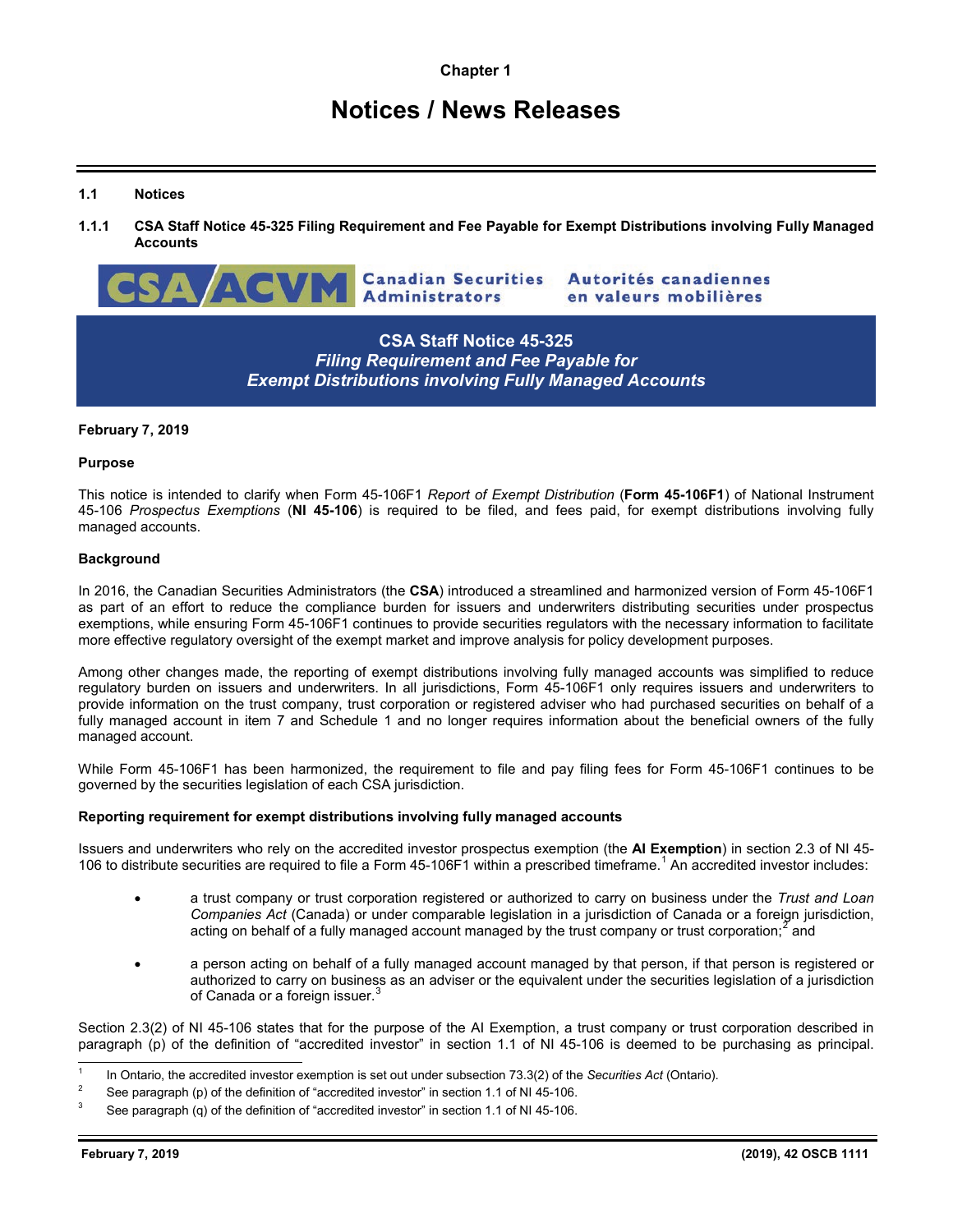Similarly, section 2.3(4) of NI 45-106 states that for the purpose of the AI Exemption, a person described in paragraph (q) of the definition of "accredited investor" in section 1.1 of NI 45-106 is deemed to be purchasing as principal. Instruction 4 of Form 45- 106F1 requires issuers and underwriters to provide information on the trust company, trust corporation or registered adviser who had purchased securities on behalf of a fully managed account and not the beneficial owners of the fully managed account.

#### **Filing and Fee Requirements**

In accordance with Instruction 1 of Form 45-106F1, if a distribution is made in more than one jurisdiction of Canada, the issuer may complete a single Form 45-106F1 and file it in each jurisdiction of Canada in which the distribution occurs. In order to determine the fee payable in each jurisdiction, please refer to Annex A.

In each jurisdiction other than Manitoba, Québec and Saskatchewan, the requirement to file Form 45-106F1 in respect of a distribution involving a fully managed account is based on the location of the trust company, trust corporation or registered adviser deemed to be purchasing the securities as principal in accordance with section 2.3(2) or 2.3(4) of NI 45-106, as applicable. The requirement to pay a fee in these jurisdictions is triggered by the requirement to file Form 45-106F1. Accordingly, there is no requirement to file Form 45-106F1 or to pay a fee in these jurisdictions based on the location of the beneficial owner of a fully managed account.

In Manitoba and Québec, the requirements to file Form 45-106F1 and pay fees are based on the location of the beneficial owner of a fully managed account. A Form 45-106F1 is not required to be filed in these jurisdictions if only the trust company, trust corporation or registered adviser who had purchased securities on behalf of a fully managed account is located in the jurisdiction and there are no beneficial owners in the jurisdiction. Because Form 45-106F1 does not require issuers to provide information on the beneficial owners of fully managed accounts, the regulators in these jurisdictions require that issuers file an accompanying letter with the Form 45-106F1 stating the gross value of securities distributed to beneficial owners located in those jurisdictions.

In Saskatchewan, the requirement to file Form 45-106F1 and pay a fee is based on the location of the distribution. This could mean that the form should be filed in Saskatchewan if the trust company, trust corporation or registered adviser who had purchased securities on behalf of a fully managed account and/or the beneficial owner of a fully managed account is located in Saskatchewan. The Financial and Consumer Affairs Authority of Saskatchewan has issued blanket relief to waive the filing requirements in respect of a distribution to the beneficial owner of a fully managed account where the trust company, trust corporation or registered adviser who had purchased securities on behalf of a fully managed account is not located in Saskatchewan. As no filing will be required in these cases, no fee is triggered.

#### **Questions**

Please refer your questions to any of the following:

**Jo-Anne Matear** Manager, Corporate Finance Branch Ontario Securities Commission 416-593-2323 [jmatear@osc.gov.on.ca](mailto:jmatear@osc.gov.on.ca)

**Frederick Gerra** Senior Legal Counsel, Investment Funds and Structured Products Branch Ontario Securities Commission 416-204-4956 [fgerra@osc.gov.on.ca](mailto:fgerra@osc.gov.on.ca) 

**Gloria Tsang** Senior Legal Counsel, Compliance and Registrant Regulation Branch Ontario Securities Commission 416-593-8263 [gtsang@osc.gov.on.ca](mailto:gtsang@osc.gov.on.ca)

**Yan Kiu Chan** Legal Counsel, Corporate Finance Branch Ontario Securities Commission 416-204-8971 [ychan@osc.gov.on.ca](mailto:ychan@osc.gov.on.ca)

**Kevin Yang** Senior Research Analyst, Strategy and Operations Branch Ontario Securities Commission 416-204-8983

[kyang@osc.gov.on.ca](mailto:kyang@osc.gov.on.ca)

**Gabriel Chénard** Senior Policy Analyst, Investment Funds Autorité des marchés financiers 514 395-0337 ext : 4482 [gabriel.chenard@lautorite.qc.ca](mailto:gabriel.chenard@lautorite.qc.ca)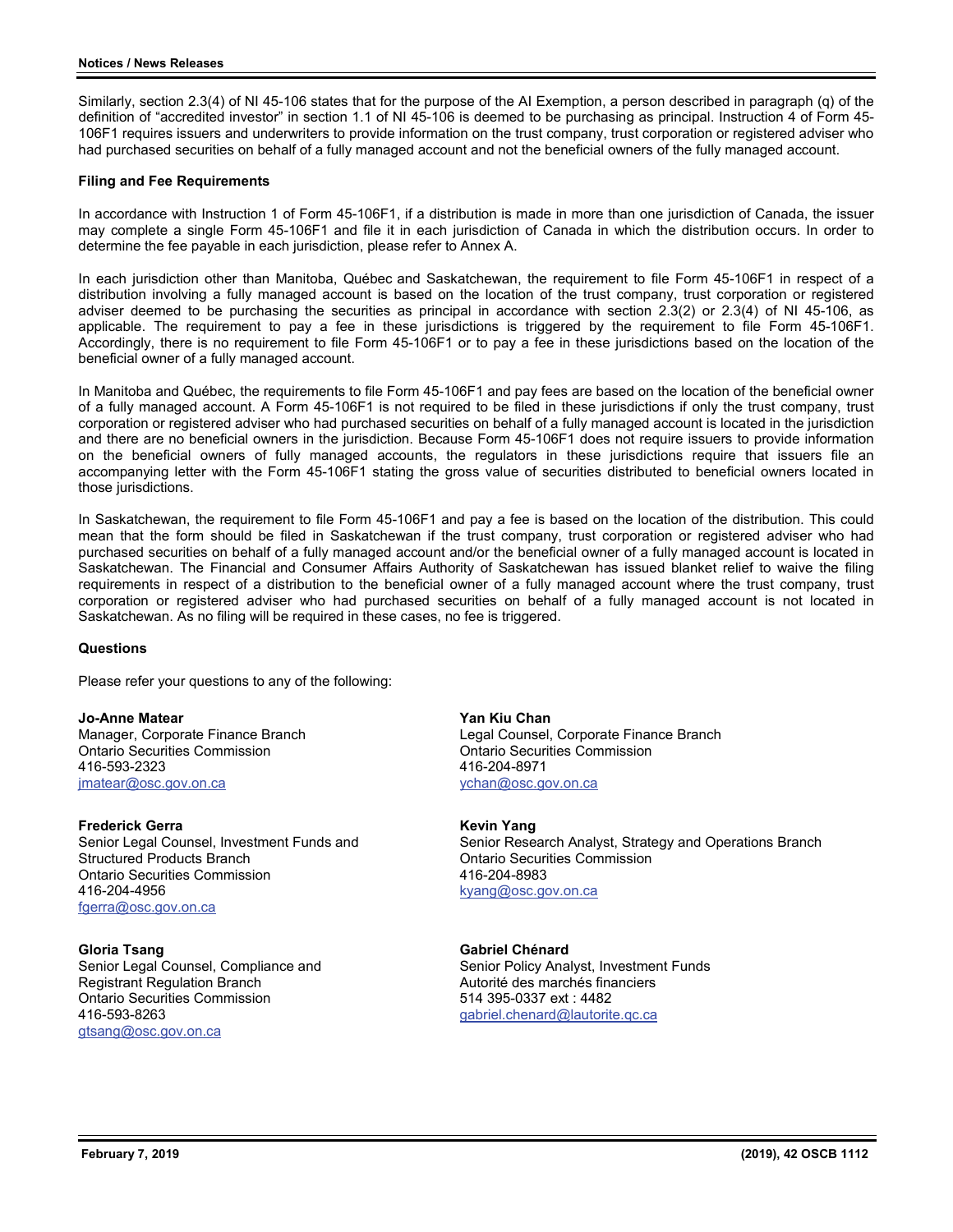**Jody-Ann Edman** Assistant Manager, Financial Reporting British Columbia Securities Commission 604-899-6698 [jedman@bcsc.bc.ca](mailto:jedman@bcsc.bc.ca)

**Leslie Rose** Senior Legal Counsel, Corporate Finance British Columbia Securities Commission 604-899-6654 [lrose@bcsc.bc.ca](mailto:lrose@bcsc.bc.ca)

**Sonne Udemgba** Deputy Director, Legal, Securities Division, Financial and Consumer Affairs Authority of **Saskatchewan** 306-787-5879 [sonne.udemgba@gov.sk.ca](mailto:sonne.udemgba@gov.sk.ca)

**Steven Weimer** Team Lead, Compliance, Data & Risk Alberta Securities Commission 403-355-9035 [steven.weimer@asc.ca](mailto:steven.weimer@asc.ca)

**Jack Jiang** Securities Analyst, Corporate Finance Nova Scotia Securities Commission 902-424-7059 [jack.jiang@novascotia.ca](mailto:jack.jiang@novascotia.ca)

**Renée Dyer** Superintendent of Securities Office of the Superintendent of Securities Service NL 709-729-4909 [ReneeDyer@gov.nl.ca](mailto:ReneeDyer@gov.nl.ca)

**Thomas Hall** Superintendent of Securities Department of Justice Government of the Northwest Territories 867-767-9305 [tom\\_hall@gov.nt.ca](mailto:tom_hall@gov.nt.ca)

**Kristina Beauclair** Analyst, Corporate Finance Autorité des marchés financiers 514-395-0337 ext: 4397 [kristina.beauclair@lautorite.qc.ca](mailto:kristina.beauclair@lautorite.qc.ca)

**Victoria Steeves** Senior Legal Counsel, Corporate Finance British Columbia Securities Commission 604-899-6791 [vsteeves@bcsc.bc.ca](mailto:vsteeves@bcsc.bc.ca)

**Wayne Bridgeman** Deputy Director, Corporate Finance Manitoba Securities Commission 204-945-4905 [wayne.bridgeman@gov.mb.ca](mailto:wayne.bridgeman@gov.mb.ca)

**Ella-Jane Loomis** Senior Legal Counsel, Securities Financial and Consumer Services Commission (New Brunswick) 506-453-6591 [ella-jane.loomis@fcnb.ca](mailto:ella-jane.loomis@fcnb.ca)

**Steven Dowling** Acting Director Superintendent of Securities Government of Prince Edward Island 902-368-4551 [sddowling@gov.pe.ca](mailto:sddowling@gov.pe.ca)

**Rhonda Horte** Securities Officer Office of the Yukon Superintendent of Securities 867-667-5466 [rhonda.horte@gov.yk.ca](mailto:rhonda.horte@gov.yk.ca)

**Jeff Mason** Superintendent of Securities Department of Justice Government of Nunavut 867-975-6591 [jmason@gov.nu.ca](mailto:jmason@gov.nu.ca)